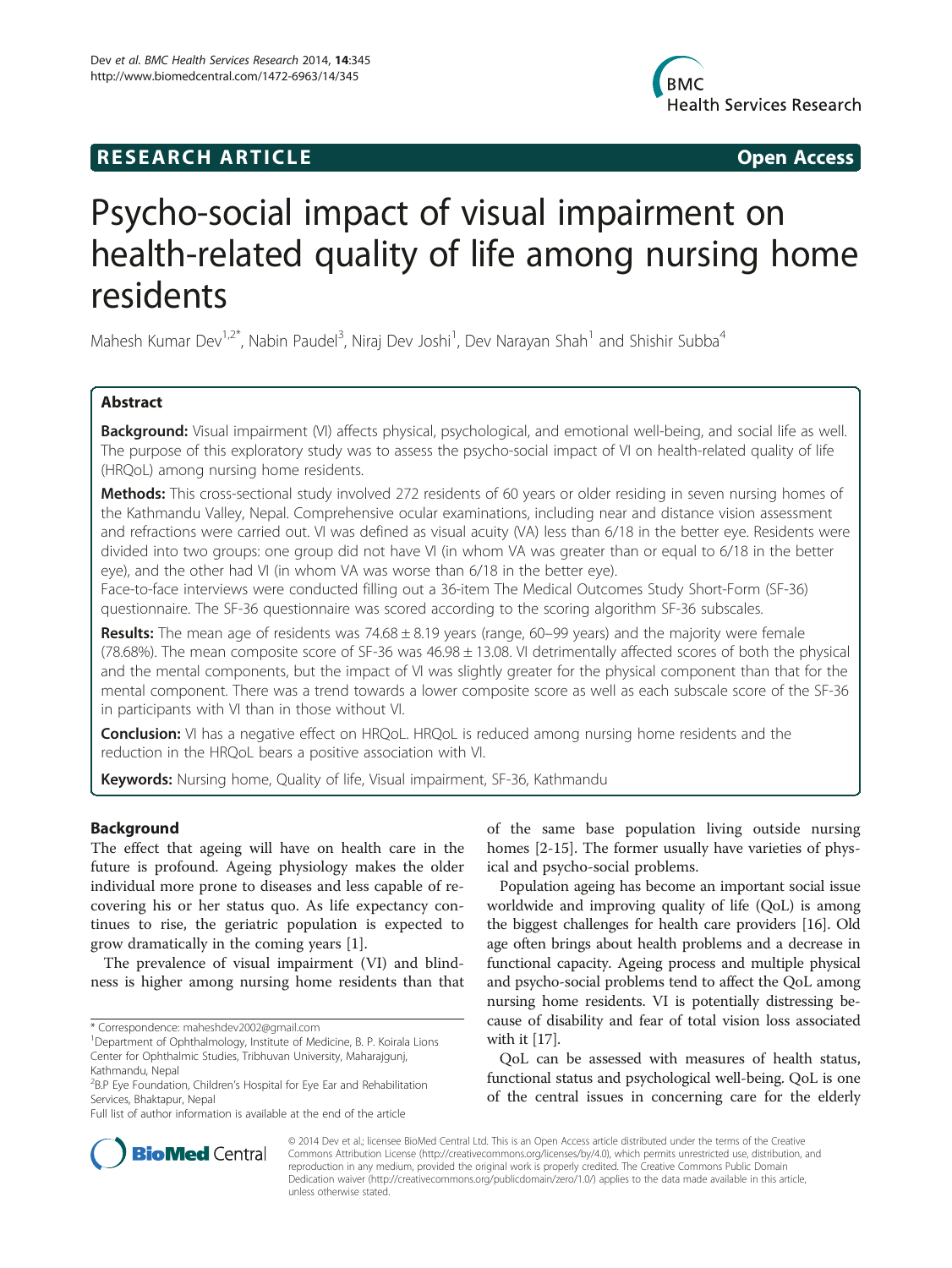[[18](#page-6-0)-[20](#page-6-0)]. Health-related quality of life (HRQoL) is considered to be the key goal for health promotion in the elderly [[21](#page-6-0)]. VI detrimentally affects HRQoL [\[22-26\]](#page-6-0) and has a significant impact on daily functioning, including social activities [\[27,28\]](#page-6-0). Visual function is important for an optimal orientation in functional and social life and has effects on physical, psychological, mental and emotional wellbeing [\[2,3](#page-5-0)[,29-33\]](#page-6-0). Impaired vision significantly reduces activities associated with participation in society and religion, mobility, recreational and daily living etc. [[2-4](#page-5-0)[,29,30](#page-6-0)]. Vision loss in later life contributes to limitations on physical activity, reduces independent mobility, causes vision impairment and falls, imbalance, entails risks of hip fracture, mortality and underlines the need for community and/or family support [[2-5,9,](#page-5-0)[31,33\]](#page-6-0).

HRQoL in relation to nursing home residents is not well understood. This study is the first kind in the context of Nepal, though such studies have been conducted abroad. There is very little information about the impact of VI on HRQoL. The purpose of this study was to assess the psycho-social impact of VI on HRQoL among nursing home residents. To the best of our knowledge, to date, no such study on impact of VI on HRQoL among nursing home residents has been done in Nepal. QoL is increasingly being recognized as a useful outcome in health and social care research.

# Methods

# Participants

This was a descriptive, cross-sectional, and institutionalized study conducted among older adults living in seven different nursing homes in the Kathmandu Valley, Nepal.

The participants included in this study were from our earlier study which primarily aimed at determining the prevalence of VI and blindness among nursing home residents [[2\]](#page-5-0). There were a total of 364 residents of 60 years or older who underwent distance and near visual acuity (VA) assessment, refraction and a complete ocular examination; however, only 272 of those participants could participate in the interview. There were various reasons for our inability to include all participants from our earlier study: some of them had disabilities and diseases, such as intellectual disabilities (6), Down's syndrome (2), Alzheimer's disease (2), hearing impairment (8), inability to speak and listen (25), and stroke that rendered them bedridden (14), which affected their ability to provide proper responses, whereas some residents (35) were excluded as they did not consent to this study. The information on various diseases and disorders of the residents was obtained from their medical records. The results in this study are based on the 272 residents only.

The institutional review board at the Institute Of Medicine, Tribhuvan University approved the study protocol, and the study followed the tenets of the Declaration of Helsinki. For the enrollees of this study, informed consent was gained both from the administrator of the nursing homes and the residents themselves. Enrollees' particulars, including age, sex, marital status, educational status, and ethnicity, were noted.

### Assessment

Presenting distance VA was assessed with the Snellen chart at a six-metre distance and near acuity with the Lighthouse Near Visual Acuity Card at a 25-centimetre distance. Refraction was performed by an optometrist and the best corrected distance VA was considered in the better eye. Quantification of presenting and the best corrected distance VA was expressed in the Snellen notation and the World Health Organization's criteria of VI were followed [\[34](#page-6-0)]. In light of this, VA was classified as: normal (VA greater than or equal to 6/18 in the better eye), and VI (VA worse than 6/18 in the better eye). The total residents were divided into two groups: without VI and with VI. A complete anterior and posterior segment examination was carried out in all the residents by a team of optometrists and ophthalmologists.

HRQoL was assessed by conducting face-to-face interviews using a 36-item The Medical Outcomes Study Short-Form (SF-36) Questionnaire [[35-38\]](#page-6-0). The SF-36 is a set of generic, coherent, and easily administered QoL measures. The SF-36 instrument yields practical, reliable, and valid information on functional health and wellbeing from the patient's point of view. It is designed for use in clinical practice and research, health policy evaluations, and general population surveys. This instrument consists of eight subscales [\[36,37\]](#page-6-0): physical functioning (10 items), role limitations due to physical health (4 items), bodily pain (2 items), general health (5 items), role limitations due to emotional problems (3 items), energy/vitality (4 items), mental health (5 items), social functioning (2 items). SF-36 has both the physical and mental components. It yields psychometrically-based physical and mental health summary measures. The first four subscales belong to the physical component (PC) and the latter four subscales belong to the mental component (MC) [[22,23](#page-6-0),[36-38](#page-6-0)].

The SF-36 was translated into Nepali and back translated into English to check the consistency in meaning. Few modifications were made in questions to make it suitable for Nepalese culture. Face validity was done with bilingual subjects to ensure that both versions provided the same response with the same score.

The face-to-face interviews were conducted by the primary author himself who was working with a psychologist and who received training in research methodology and questionnaire administration. Few other assistants were trained by the author to help him in administering the questionnaire. The agreement in the score values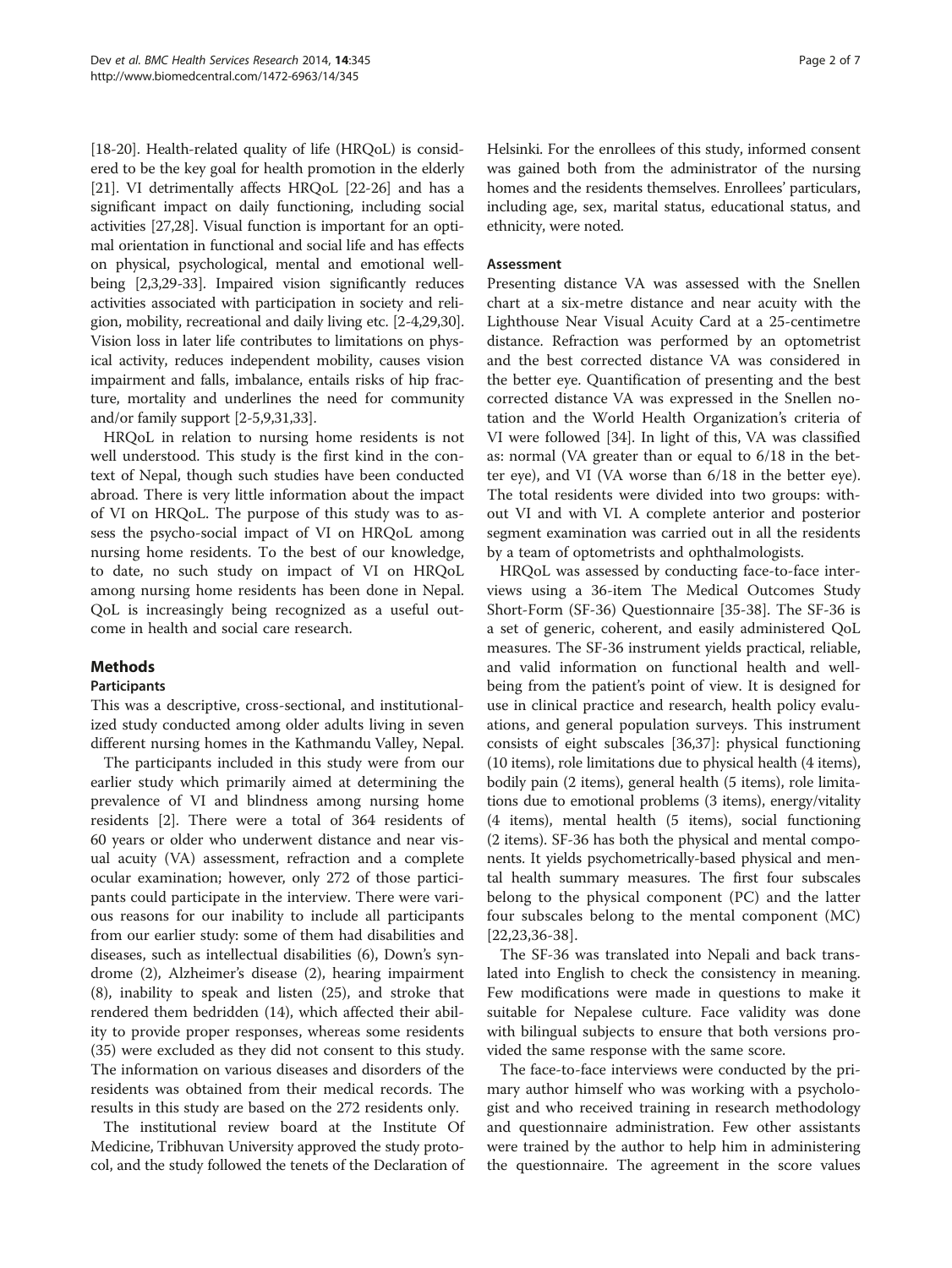was compared between the interviewers randomly. There was a high agreement between the scores obtained from different interviewers. Cronbach's Alpha of the sample of eight subscales score of the SF-36 was 0.804 which states good internal consistency and reliability of test scores.

The SF-36 was scored according to the scoring algorithm SF-36 subscales [[36](#page-6-0)-[38](#page-6-0)] on a scale ranging from 0 to 100. The responses to questions within each dimension are summed and transformed to generate dimension scores from 0 to 100, with 0 indicating the lowest level of function (representing severe disability) and 100 indicating the highest level of function (representing no disability) and 50 indicating the average score. A high score indicates high QoL and a low score indicates poor QoL.

Recorded data were analyzed by Statistical Package for Social Sciences (SPSS) version 17.0 and Microsoft Excel version 2010. Appropriate statistical tools were implemented depending upon the distribution of the variables.

#### Results

#### Demographics of study participants

Table 1 presents demographic characteristics. The mean age of the residents was  $74.68 \pm 8.19$  years (range, 60–99 years). The majority of residents (43.38%, 118) were in the

|                         | Table 1 Demographics of the study enrollees (based on |
|-------------------------|-------------------------------------------------------|
| presenting distance VA) |                                                       |

| <b>Characteristics</b> | Without VI, N (%) | With VI, N (%)<br>197 (72.42) |  |  |
|------------------------|-------------------|-------------------------------|--|--|
|                        | 75 (27.58)        |                               |  |  |
| Age Range (years)      |                   |                               |  |  |
| 60-69                  | 25(33.33)         | 45(22.84)                     |  |  |
| 70-79                  | 38(50.67)         | 80(40.61)                     |  |  |
| 80-89                  | 12(16.00)         | 66(33.50)                     |  |  |
| 90-99                  |                   | 6(3.05)                       |  |  |
| Sex                    |                   |                               |  |  |
| Male                   | 23(30.67)         | 35(17.77)                     |  |  |
| Female                 | 52(69.33)         | 162(82.23)                    |  |  |
| <b>Race/Ethnicity</b>  |                   |                               |  |  |
| Upper caste            | 25(33.33)         | 71(36.04)                     |  |  |
| Advantaged Janjatis    | 42(56.01)         | 98(49.75)                     |  |  |
| Non Dalit Terai        | 1(1.33)           | 1(0.51)                       |  |  |
| Disadvantaged Janjatis | 7(9.33)           | 24(12.18)                     |  |  |
| Dalit                  |                   | 3(1.52)                       |  |  |
| <b>Education</b>       |                   |                               |  |  |
| Illiterate             | 61(81.33)         | 165(83.76)                    |  |  |
| Simple read and write  | 12(16.01)         | 30(15.22)                     |  |  |
| Primary school         | 1(1.33)           | 1(0.51)                       |  |  |
| Secondary school       | 1(1.33)           | 1(0.51)                       |  |  |

VA: Visual acuity, VI: Visual impairment.

Note: The percentage values in parentheses are by considering numbers in each subgroup as 100%.

70–79 years age group. There was no statistically significant difference between the mean age of male  $(75.07 \pm$ 7.99 years) and female residents  $(74.58 \pm 8.27 \text{ years})$  (t-test,  $p = 0.687$ ). The vast majority (78.68%, 214) were female residents, and most were widowed (63.18%).

#### Near and distance acuity and visual impairment

Mean presenting near acuity was  $14 N \pm 2.28$  and the best near acuity after appropriate near correction was 8 N  $\pm$  1.61. The difference was statistically significant (Wilcoxon Signed Ranks Test,  $p = 0.042$ ).

Considering the presenting distance VA worse than 6/18 in the better eye, 197 (72.42%) residents had VI, and considering the best refractive correction, 123(45.22%) residents had VI. Refractive correctable VI in our participants was 27.20%.

Cataract was the leading cause of non-refractive VI and blindness, which was followed by age-related macular degeneration, corneal opacity, glaucoma and macular scar.

#### Health-related quality of life (HRQoL)

The mean overall (composite) score of the SF-36 was  $46.98 \pm 13.08$ . HRQoL was deleteriously reduced among nursing home residents. The overall mean physical component score (PCS) was  $48.95 \pm 16.39$  and the mean mental component score (MCS) was  $45.09 \pm 12.20$  (Table [2](#page-3-0)). This difference between PCS and MCS was statistically significant (Independent t-test,  $p = 0.02$ ).

There was a trend towards lower SF-36 composite scores in participants with VI than in those without VI (Table [2](#page-3-0)). VI has a negative impact on HRQoL among nursing home residents and this was statistically significant (Independent t-test,  $p = 0.00$ ; 95% CI of the difference 3.37–10.18). This shows poorer HRQoL of life among VI group than in those without VI.

Participants with VI had associated decrement in scores on all subscales except for the social functioning subscale; there was a consistent deterioration in scores of SF-36 subscales in participants with VI than in those without VI (Table [2](#page-3-0)). Three domains of the PC: physical functioning, role limitations due to physical health and general health had been more affected by VI than any others (Table [2](#page-3-0)).

VI detrimentally affected both the PCS and the MCS. The difference in the PCS and the MCS between residents with VI and residents without VI was statistically significant (Independent t-test,  $p = 0.00$  for PC and  $p =$ 0.04 for MC) (Table [2\)](#page-3-0). While VI detrimentally affected both the PC and the MC, the former suffered slightly greater impact.

#### Gender and HRQoL

There was no statistically significant difference between the mean SF-36 scores in male (mean,  $48.05 \pm 11.97$ )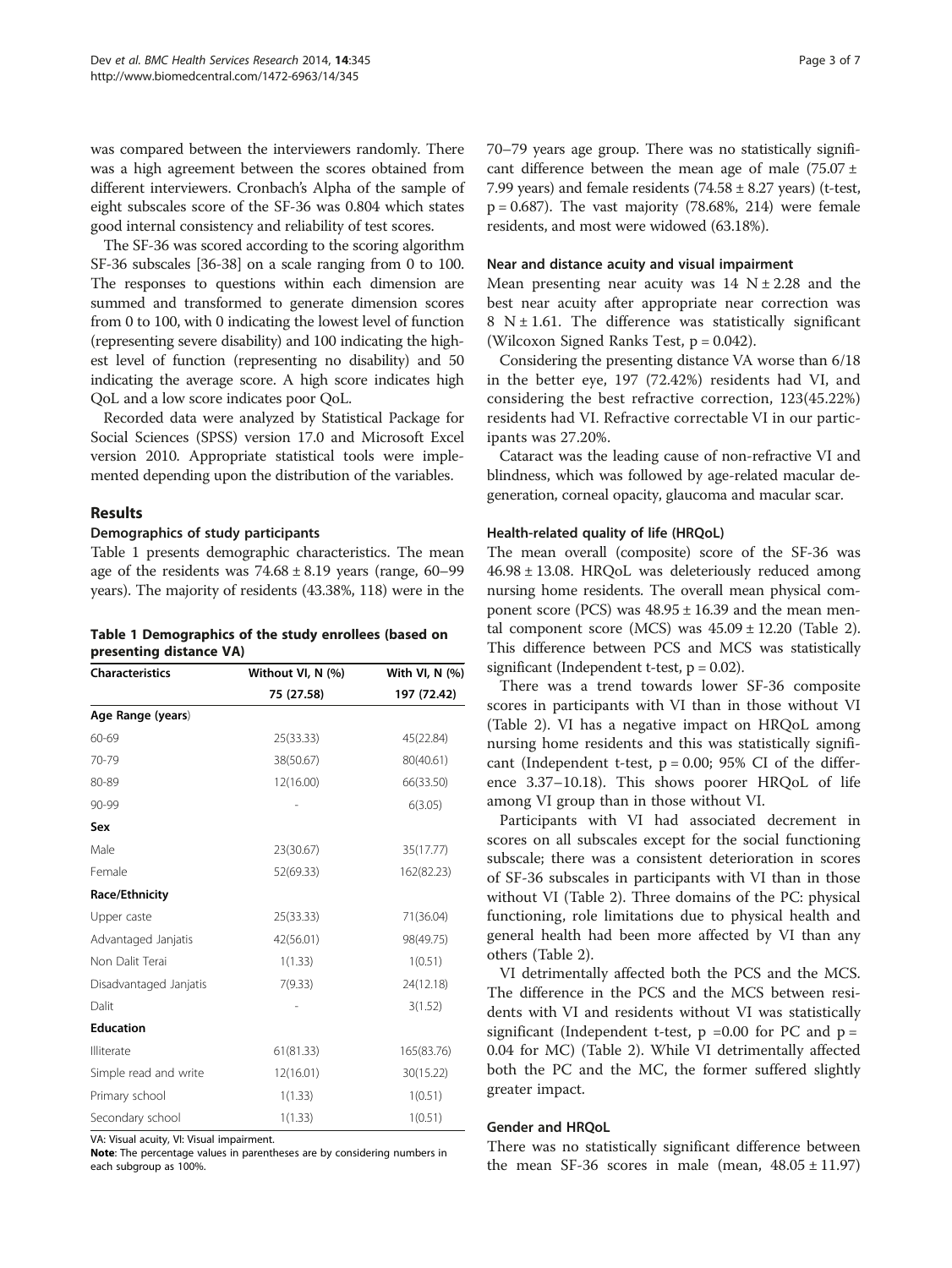| <b>SF-36 indicators</b>   | Mean score (SD) | Without VI (SD) | With VI (SD)  | p-value |
|---------------------------|-----------------|-----------------|---------------|---------|
| Physical functioning      | 54.14 (20.10)   | 62.71(20.02)    | 50.87(19.20)  | $0.00*$ |
| Role limitation: PH       | 46.05(33.26)    | 58.41 (32.28)   | 41.34 (32.49) | $0.00*$ |
| Bodily Pain               | 44.34 (19.57)   | 47.00 (16.64)   | 43.32 (20.52) | 0.16    |
| General health            | 51.28(16.65)    | 57.14 (16.30)   | 49.05 (16.27) | $0.00*$ |
| Vitality                  | 46.35(10.85)    | 47.82 (8.89)    | 45.79 (11.48) | 0.16    |
| Social functioning        | 44.09(18.44)    | 42.59 (16.44)   | 44.66 (19.15) | 0.40    |
| Role limitation: EP       | 41.78 (31.73)   | 50.48 (32.844)  | 38.46 (30.75) | 0.05    |
| Mental health             | 48.15 (11.10)   | 48.94 (10.67)   | 47.86(11.27)  | 0.47    |
| <b>Composite SF-36</b>    | 46.98 (13.08)   | 51.88 (12.28)   | 45.11 (12.91) | $0.00*$ |
| <b>Physical component</b> | 48.95(16.39)    | 56.31(14.74)    | 46.15(16.16)  | $0.00*$ |
| <b>Mental component</b>   | 45.09(12.20)    | 47.46 (12.27)   | 44.19 (12.08) | $0.04*$ |

<span id="page-3-0"></span>Table 2 Mean score of each subscale, composite and components of SF-36 questionnaire

SF: Short-form health survey, PH: Physical health, EP: Emotional problem, VI: Visual impairment.

Note: \*Indicates significant differences in the scores.

and female residents (mean, 46.69 ± 13.37) (Independent t-test,  $p = 0.48$ ). Thus, regarding the impact of VI on HRQoL, there was no sex predilection.

#### Association between age and subscale scores of SF-36

HRQoL was significantly associated with age (Pearson's  $r = -0.22$ ,  $p = 0.001$ ). As age increased, SF-36 scores gradually reduced. Scores for all SF-36 dimensions except general health and mental health, gradually decreased with age (Figure 1).

# **Discussion**

This exploratory study was conducted to assess the psycho-social impact of VI on HRQoL among nursing home residents. HRQoL was significantly poor among nursing home residents. The mean composite score of the SF-36 was  $46.98 \pm 13.08$ , indicating that the overall health of nursing home residents were decreased by nearly fifty percent. The composite score of the SF-36 in our study was comparatively lower in comparison to

Canbaz et al.'s [[39\]](#page-6-0) and Sabbah et al.'s [[40](#page-6-0)] studies conducted in the elderly people who were not institutionalized and were residing outside the nursing homes. Thus, it is important to have information about the type of care needed in order to support their independence and maximize their quality of life. Hence, they are in greater need for community and family support [[34\]](#page-6-0).

Cataract was the leading cause of VI in our study. It could be accounted for by lack of eye care professionals who routinely serve nursing home residents. Ocular health is still not incorporated into the national health policy of the country. Cataract causes loss in subjective quality of vision regardless of the presence of other ocular co-morbidity. Cataract surgery improves the objective measurements and subjective QoL and visual functioning [[41\]](#page-6-0). Hence, it is essential to create awareness that cataract surgery is life-enhancing and improves the QoL.

Our results demonstrated that the mean scores of each subscale of the SF-36 was much lower in comparison to the studies conducted by Chia EM et al. (2004) [\[22](#page-6-0)] and

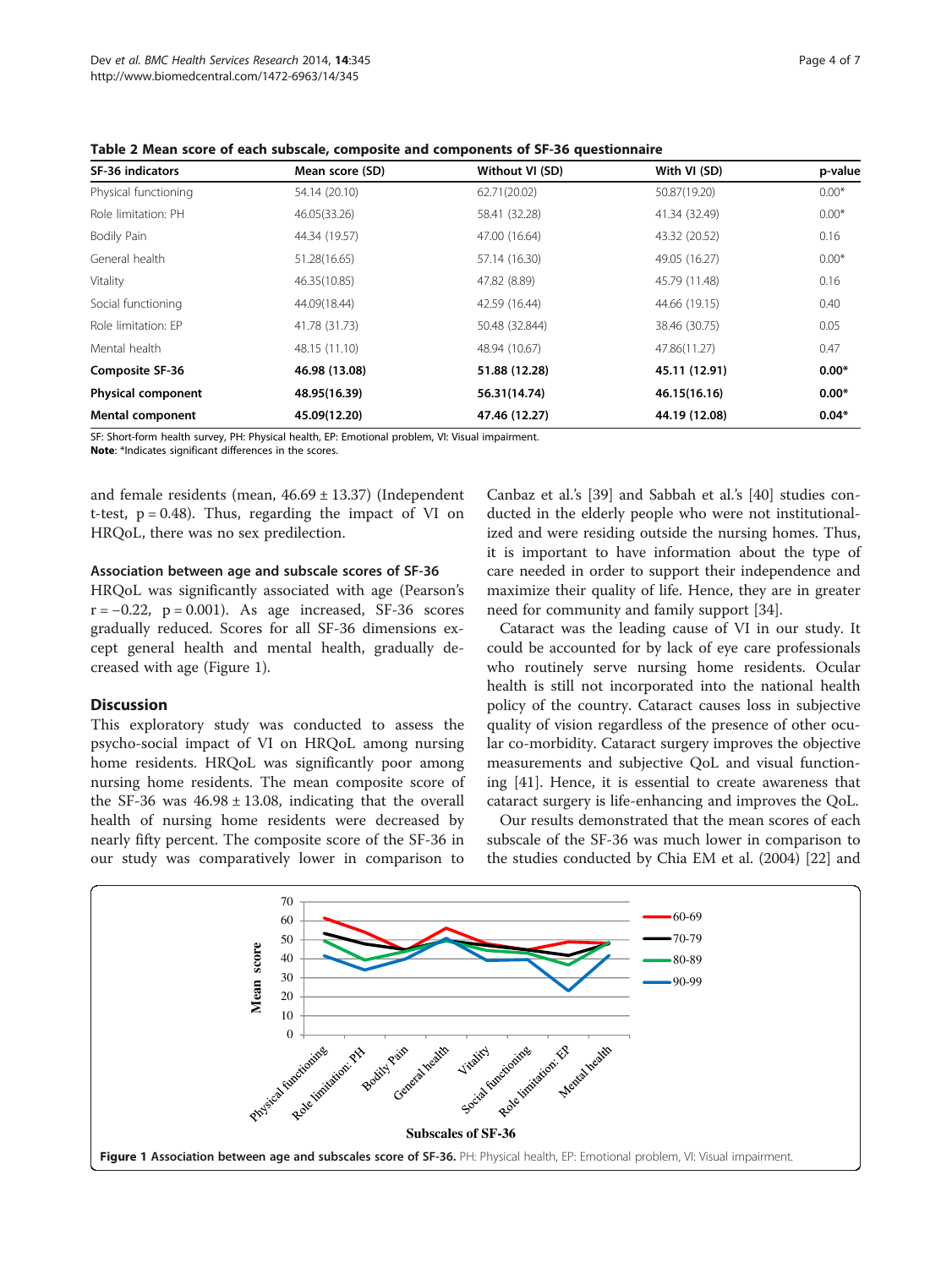Chia EM et al. (2003) in Australia [\[23](#page-6-0)] (Table 3). It could be due to inadequate health care status among nursing homes of developing countries compared to that among nursing homes of developed countries. Unlike the study by Chang et al. in Taiwan [\[18\]](#page-6-0), we observed that subscales of SF-36 scores were comparatively lower in all subscales except physical functioning and general health (Table 3).

Our measure includes the SF-36 which has both the PC and the MC [[36-38\]](#page-6-0). The overall MCS was slightly lower than PCS in our study. This was in accordance with Yang et al.'s study [[42\]](#page-6-0) conducted among Chinese caregivers of the older adults living in the community but was in contrast to the studies conducted by Elliot AF et al.(2009) [\[5](#page-5-0)], Chia EM et al. (2004) [\[22](#page-6-0)] and Chia EM et al. (2003) [\[23\]](#page-6-0) (Table 3). The reason might be that residents are mentally dissatisfied due to compulsion to stay in nursing homes because of lack of appropriate care by the family members which disrupted mental QoL more than physical QoL. It could also be due to the fact that nursing home residents might be mentally weak and psychologically depressed regarding their visual problems. Nursing home residents are more prone to depression and other types of mental health problems due to impaired vision [\[4\]](#page-5-0). The information helps in understanding the impact of VI, offering psycho-social support and calling for eye care interventions in HRQoL among nursing home residents. This suggests a greater need for eye care services in nursing home residents. It is important that their needs not be ignored to maximize QoL.

HRQoL was reduced in both the groups of residents: without VI and with VI. It could be due to other associated co-morbid diseases such as hypertension, diabetes, stroke, angina, multiple sclerosis etc. VI deleteriously affected HRQoL of nursing home residents; however, the impact of VI was more sensitive to vision-specific QoL as shown by our earlier study [\[3](#page-5-0)]. HRQoL was poorer in

residents with VI than in residents without VI. This was similar to Chia EM et al.'s study [[22](#page-6-0)]. It could be explained on the basis that VI reduces physical activity, independent mobility, participation in social functioning, and daily living activities. The impact of VI on HRQoL may be due to poor utilization of accessible health and eye care services by nursing home residents of developing countries. Neither the government nor any concerned group has paid any interest in the provision of health and eye care services.

Our study reported that VI had an impact on both the PC and the MC of the SF-36. In contrary to Chia EM et al.'s study [[22](#page-6-0)], this study demonstrated that VI had a slightly greater impact on the PC than on the MC. It could be due to residents' perception that visual loss is definitely to occur at old age. The other inference could be that VI limits residents' vigorous activities like running, lifting heavy objects and participating in strenuous sports and moderate activities like moving the table, climbing stairs, lifting grocery etc. which directly affects the physical domains. It might also be due to other associated co-morbid diseases like hypertension, stroke or diabetes in our participants which may affect PC more than MC. Stroke had a greater impact on physical domains and a milder impact on mental domains [\[22](#page-6-0)]. These could be the reasons for the three domains of the PC-physical functioning, role limitations due to physical health and general health being more affected by VI than the other subscales. The decrease in function and wellbeing associated with VI is integrated into a person's HRQoL and is not easily isolated from other medical conditions [[22](#page-6-0)].

The findings of this study have a vital implication because the burden of VI is gradually increasing. Should we pay more attention to the environment of nursing homes and residents' hobbies and special interests, HRQoL can increase [[43](#page-6-0)]. Besides these ways of improving HRQoL, regular visits, systematic assessment and

|  | Table 3 Comparison of mean subscale scores of SF-36 from other studies |  |  |  |  |  |  |  |
|--|------------------------------------------------------------------------|--|--|--|--|--|--|--|
|--|------------------------------------------------------------------------|--|--|--|--|--|--|--|

| Present study (2012)               | Chia EM et al. [23] | Chia EM et al. [22] | Chang HT et al. [18] |  |
|------------------------------------|---------------------|---------------------|----------------------|--|
| 54.14 (20.10)                      | 73.3                | 72.3(0.4)           | 42.34 (11.71)        |  |
| 46.05(33.26)                       | 68.7<br>67.0(0.7)   |                     | 48.25 (12.10)        |  |
| 70.6(0.5)<br>44.34 (19.57)<br>70.6 |                     |                     | 53.15 (10.09)        |  |
| 68.1(0.4)<br>51.28(16.65)<br>68.3  |                     |                     | 43.11 (9.19)         |  |
| 46.35(10.85)                       | 62.4                | 62.0(0.4)           | 56.97 (9.03)         |  |
| 44.09(18.44)                       | 84.2                | 84.1 (0.4)          | 52.85 (8.61)         |  |
| 41.78 (31.73)                      | 81.5                | 81.0(0.7)           | 51.69 (9.73)         |  |
| 48.15 (11.10)                      | 78.5                | 78.8 (0.3)          | 52.46 (9.07)         |  |
| 48.95(16.39)                       | 45.4                | 45.0 (0.2)          | NΑ                   |  |
| 45.09(12.20)                       | 51.9                | 52.0(0.2)           | <b>NA</b>            |  |
|                                    |                     |                     |                      |  |

SF: Short-form health survey, PH: Physical health, EP: Emotional problem, NA: Not applicable.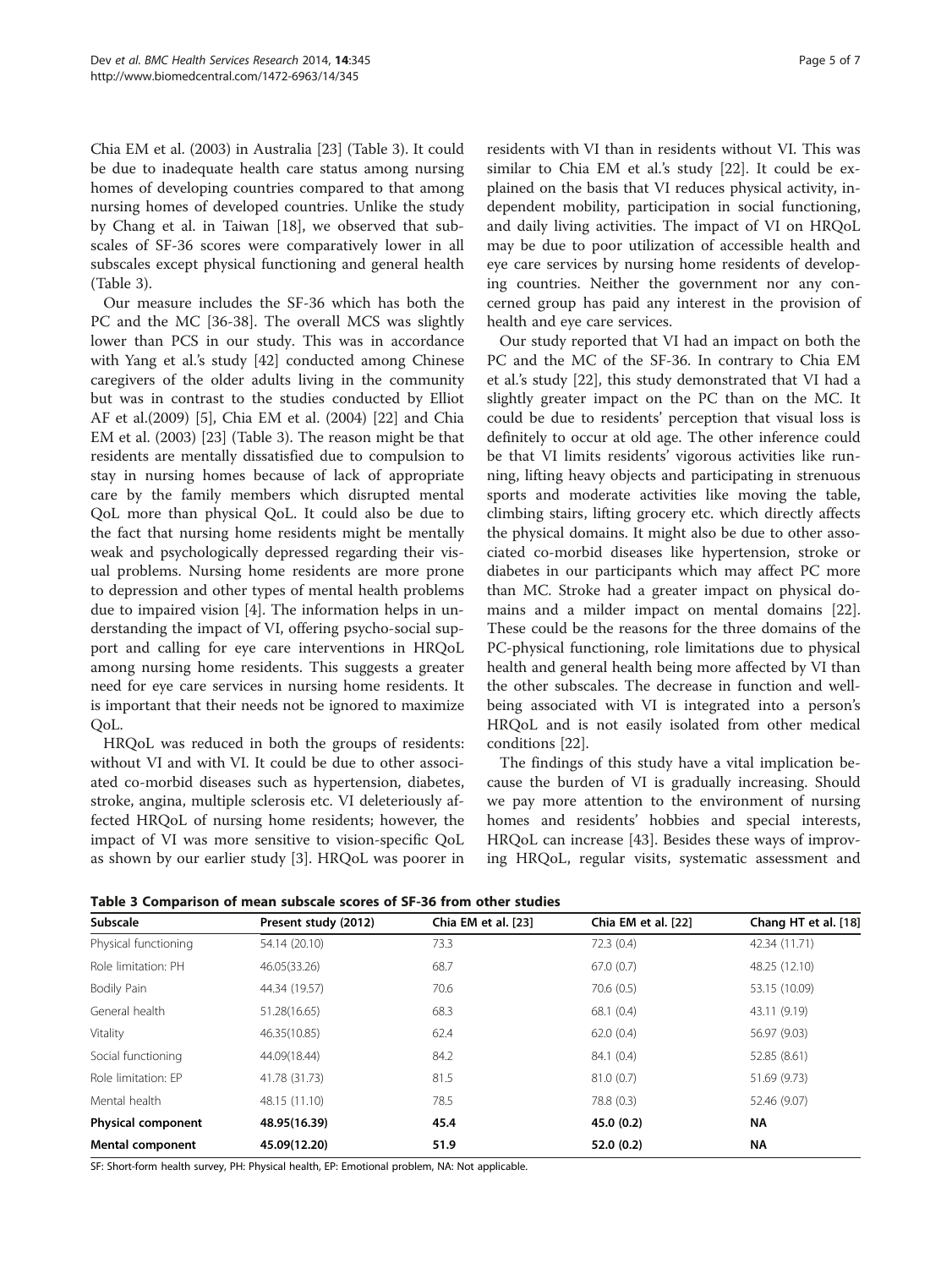<span id="page-5-0"></span>intervention, especially focusing on their symptoms, can lead to higher HRQoL [\[44\]](#page-6-0). Our strategies to promote and enhance HRQoL should also include management of all co-morbid illnesses and educating them [[43\]](#page-6-0).

Study limitations must also be acknowledged. Much as a widely used generic measure as the SF-36 is, this tool is not a vision-specific measure. VI has more impact on the vision-specific QoL than on the HRQoL. There was no assessment of co-morbidity, so we do not appreciate whether the association between VI and SF-36 truly reflects the impact of VI or may reflect generally poorer health among those with vision problems. The non-use of Rasch analysis to score the questionnaire could be another limitation of the study. The Rasch analysis enables interval level estimates from ordinal questionnaire responses. Rasch scales are strictly one-dimensional and thus allow for unambiguous interpretation of diagnostic results. It facilitates more differentiated and clinically meaningful data interpretation and enhances analysis of clinical data. It also provides the validity of the instrument more precisely and accurately [[45-49\]](#page-6-0).

The strength of this study is that we attempted to explore the impact of VI on HRQoL by using the SF-36 instrument. The SF-36 health surveys are the most widely used tools in the world for measuring patient-reported outcomes [\[36](#page-6-0)-[38](#page-6-0)]. Although generic health outcome measures, such as the SF-36 may not be so sensitive to visual health but they have the ability to allow comparison across a wide range of medical conditions [[22](#page-6-0)]. They can be used across age groups, diseases, and treatment groups, and are appropriate for a wide variety of applications. Its subscales have demonstrated good internal consistency, reliability, and validity [\[36,37](#page-6-0)]. To the best of our knowledge, this type of study has never been conducted in a developing country like Nepal and very few in the other developed countries. This study can assist the government and the concerned authority in formulating and carrying out policies on making appropriate interventions in nursing homes of developing countries. Recently, there is a growing recognition of the importance of patient-reported outcomes of visual functioning.

# Conclusion

HRQoL is poor among nursing home residents. VI has a significant impact on HRQoL. Significant impact of VI on HRQoL suggests greater need for eye care services in them and psycho-social, family and community support. They have no one to look after them; hence, the government and the concerned group should take the initiative in the provision of their welfare and support.

Enhancing HRQoL should be given high priority in nursing homes. The residents need help from formal caregivers to maximize coping, adjustment, and independence and heighten QoL.

Further work on whether correctable or non-correctable VI has more impact on HRQoL, is warranted. Future work also needed to assess HRQoL after correction of VI and comparing the difference before and after the intervention.

#### Competing interests

The authors declare that they have no competing interests.

#### Authors' contributions

MKD was the main researcher working on the study. MKD designed the study, carried out the research, analyzed and interpreted the data, and drafted and revised the manuscript. NP monitored data collection, analyzed and interpreted the data, and revised the manuscript. NDJ collected data and monitored data collection, and interpreted data. DNS interpreted data and revised it critically for important intellectual content. SS monitored data collection, interpreted the data and re-drafted the manuscript, and revised it critically. All authors read and approved the final manuscript.

#### Acknowledgements

This research was supported by Social Inclusion Research Fund (SIRF), Secretariat SNV, Bakhundole, Lalitpur, Nepal as Matthias Moyersoen research apprenticeship grant. We would like to appreciate and thank Rajesh Kumar Deo, and Amrit Pokharel for their support and assistance.

#### Author details

<sup>1</sup>Department of Ophthalmology, Institute of Medicine, B. P. Koirala Lions Center for Ophthalmic Studies, Tribhuvan University, Maharajgunj, Kathmandu, Nepal. <sup>2</sup>B.P Eye Foundation, Children's Hospital for Eye Ear and Rehabilitation Services, Bhaktapur, Nepal. <sup>3</sup>Department of Optometry and Vision science, The University of Auckland, Auckland, New Zealand. <sup>4</sup>Central Department of Psychology, Tribhuvan University, Kathmandu, Nepal.

#### Received: 25 February 2014 Accepted: 11 August 2014 Published: 15 August 2014

#### References

- 1. Watson GR: Low vision in the geriatric population: rehabilitation and management. J Am Geriatr Soc 2001, 49:317-330.
- 2. Dev MK, Shrestha GS, Paudel N, Joshi ND, Thapa M, Shah DN: Visual status and ocular morbidity in older adults living in residential care. Graefes Arch Clin Exp Ophthalmol 2012, 250(9):1387–1393.
- 3. Dev MK, Paudel N, Joshi ND, Shah DN, Shishir S: Impact of visual impairment on vision-specific quality of life among older adults living in nursing home. Curr Eye Res 2014, 39(3):232–238.
- 4. Lamoureux EL, Fenwick E, Moore K, Klaic M, Borschmann K, Hill K: Impact of the severity of distance and near-vision impairment on depression and vision-specific quality of life in older people living in residential care. Invest Ophthalmol Vis Sci 2009, 50(9):4103–4109.
- 5. Elliott AF, McGwin G Jr, Owsley C: Health-related quality of life and visual and cognitive impairment among nursing-home residents. Br J Ophthalmol 2009, 93:240–243.
- 6. Owsley C, McGwin G, Scilley K, Meek GC, Dyer A, Seker D: The visual status of older persons residing in nursing homes. Arch Ophthalmol 2007, 125(7):925–930.
- 7. Owsley C, McGwin G, Scilley K, Meek GC, Seker D, Dyer A: Effect of refractive error correction on health related quality of life and depression in older nursing home residents. Arch Ophthalmol 2007, 125(11):1471–1477.
- 8. Owsley C, McGwin G, Scilley K, Meek GC, Seker D, Dyer A: Impact of cataract surgery on health-related quality of life in nursing home residents. Br J Ophthalmol 2007, 91:1359–1363.
- 9. Wang JJ, Mitchell P, Cumming RG, Smith W: Visual impairment and nursing home placement in older Australians: the Blue Mountains eye study. Ophthalmic Epidemiol 2003, 10(1):3–13.
- 10. Nottle HR, McCarty CA, Hassell JB, Keeffe JE: Detection of vision impairment in people admitted to aged care assessment centers. Clin Exp Ophthalmol 2000, 28(3):162–164.
- 11. Swanson MW, McGwin G Jr, Elliott AF, Owsley C: Association between the nursing home minimum data set for vision and vision-targeted health-related